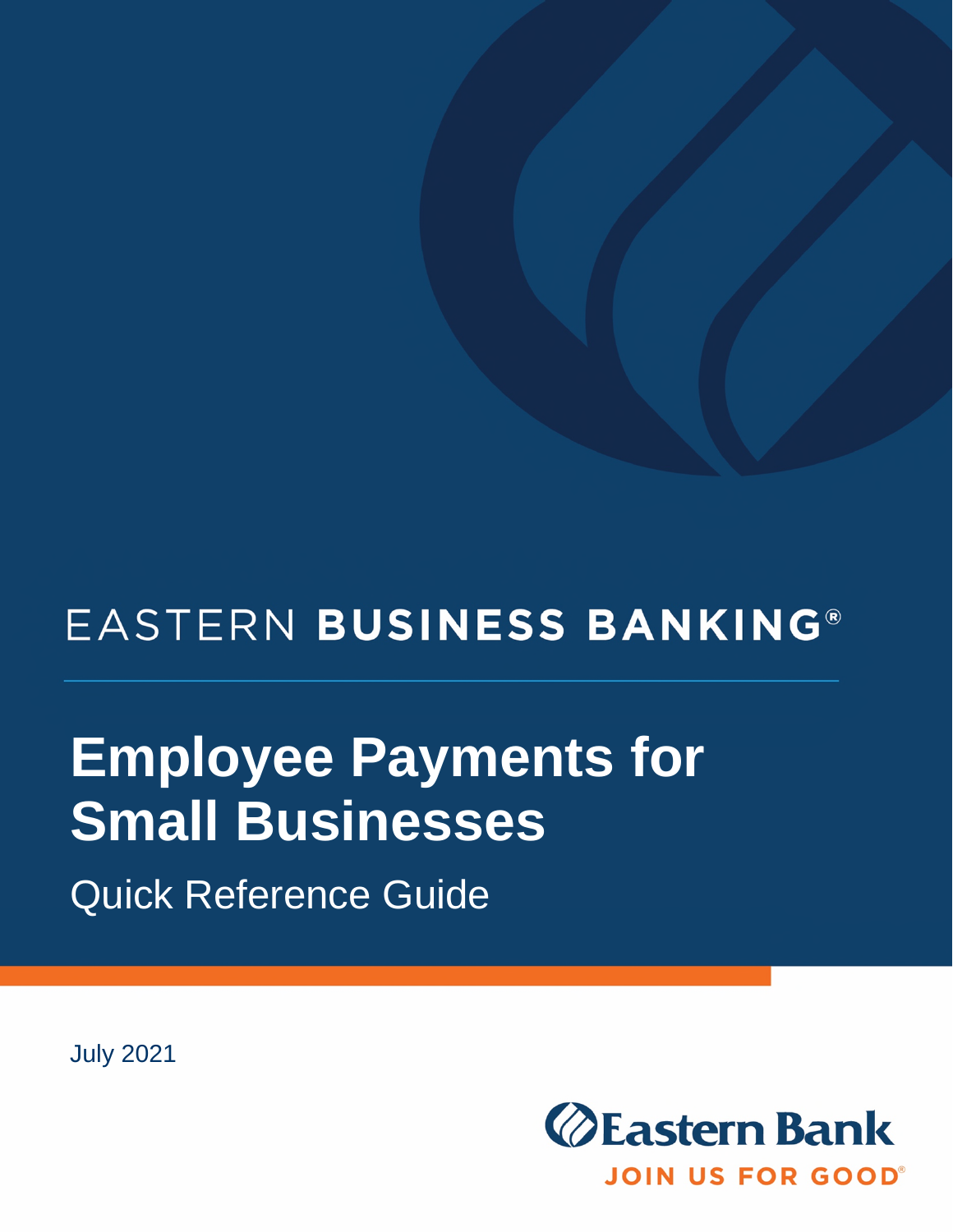### **EMPLOYEE PAYMENTS**

**Payroll**, **Expense Reimbursement** and **Child Support** payments can be made from a business checking account to Employee payees set up in the Payee Center.



#### **TO CREATE A PAYROLL OR EXPENSE REIMBURSEMENT PAYMENT:**

- **1.** From the Home page, select **Employees** on the left side menu.
- **2.** Under Payments, select **Payroll** or **Expense Reimbursement**.
- **3.** In the new payment window, select an **Originator ID**.
- **4.** The **Value Date** field will reflect the nearest available payment date. To change the date, use the calendar icon to select a new one.
- **5.** The **Batch Description** will populate but can be edited. The **Company Discretionary Data**, **Descriptive Date** and **Internal Comments** are all optional fields.

| Ħ |                                                                 |  |
|---|-----------------------------------------------------------------|--|
|   |                                                                 |  |
|   | <b>Descriptive Date</b>                                         |  |
|   |                                                                 |  |
|   | * Value Date<br>07/30/2021<br><b>Company Discretionary Data</b> |  |

- **6.** To enter a payee **Name**, click the magnifier, choose a beneficiary, and click Continue. The employee's name and bank account information will populate the appropriate fields.
- **7.** Enter an **Amount**. If a **Second (2nd) Account Number** was designated when setting up the Employee in Payee Center, the total amount of the payment will be automatically allocated by either Percentage or Fixed allocation type. If you wish to change the allocation, you must first edit the Employee payment information in the Payee Center. Note that 2<sup>nd</sup> Account Number allocations do not apply to Expense Reimbursement payments.
- **8.** The **Discretionary Data** and **Internal Comments** fields are optional fields.
- **9.** Check the **Create Prenote** box if you want to create and send a prenote.
- **10.** Check the **Hold** box if you want to place a hold on the transaction.
- **11.** To exclude the payee from the batch before or after certain dates, expand the **Payee Exclusion Dates** section.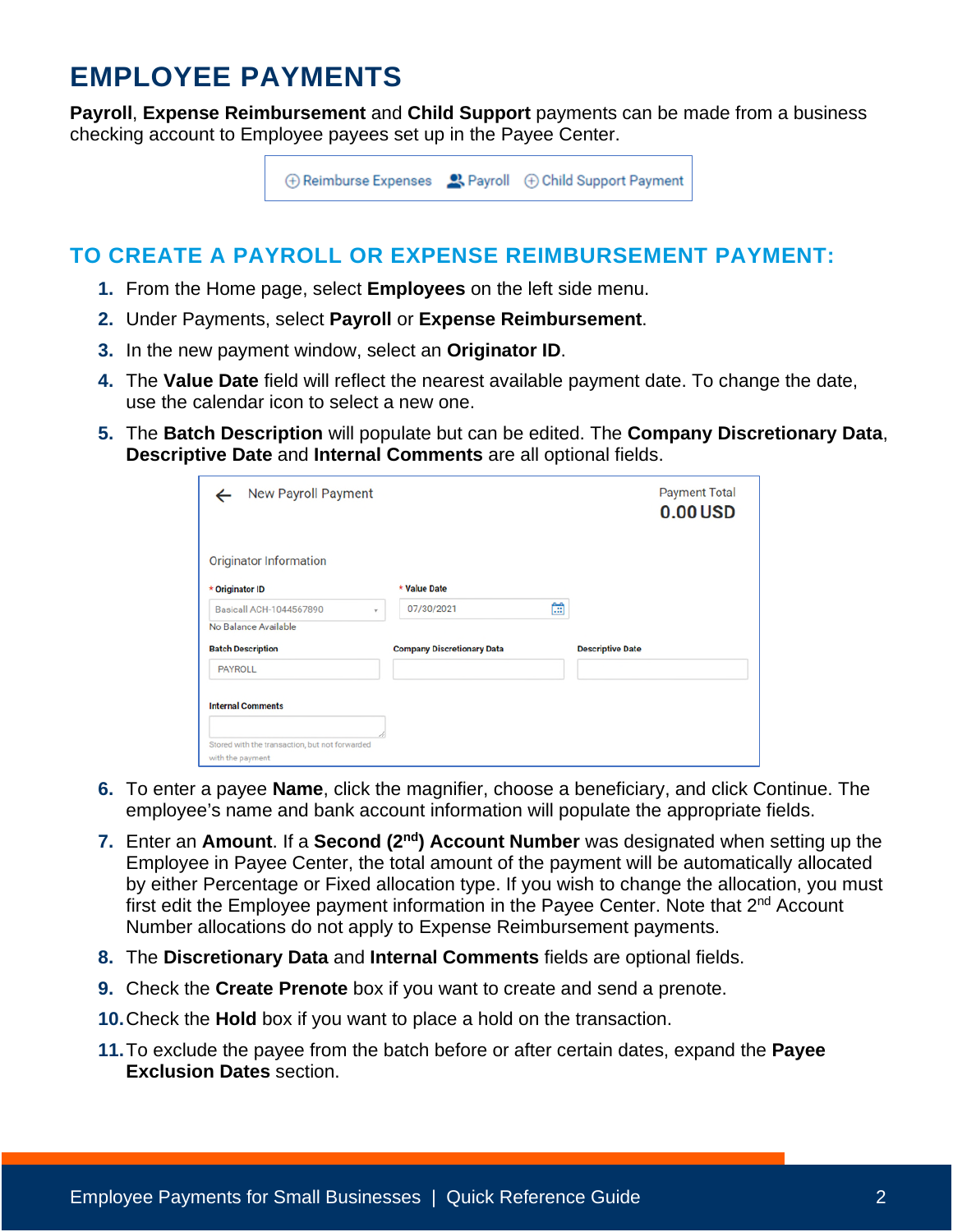**12.** Add more employees to the payment by clicking **Add Another Payee** and repeating the same steps above. A payment grid will appear at the bottom of the screen when there are multiple payees. You may delete one, some or all payees by selecting the checkbox in front of it and clicking Delete.

|        |                                   | $\alpha$   |                                                                    |
|--------|-----------------------------------|------------|--------------------------------------------------------------------|
|        | 011301798                         |            | 123456789                                                          |
|        | <b>EASTERN BANK</b>               |            | * Account Type                                                     |
|        |                                   |            | Checking                                                           |
|        |                                   |            |                                                                    |
|        | * Amount                          |            |                                                                    |
| 750.00 | 1,000.00                          | <b>USD</b> |                                                                    |
|        | Total amount for this beneficiary |            |                                                                    |
|        | * 2nd Bank Code                   | Q          | * 2nd Account Number                                               |
|        | 011301798                         |            | 987654321                                                          |
|        | <b>EASTERN BANK</b>               |            |                                                                    |
|        |                                   |            | * 2nd Account Type                                                 |
|        |                                   |            | Savings                                                            |
|        |                                   |            |                                                                    |
|        |                                   |            |                                                                    |
|        |                                   |            |                                                                    |
|        |                                   |            |                                                                    |
|        |                                   |            |                                                                    |
|        | <b>Discretionary Data</b>         |            |                                                                    |
|        |                                   |            | $\Box$ Create Prenote<br>$\Box$ Hold                               |
|        |                                   |            |                                                                    |
|        |                                   |            | <b>Internal Comment</b>                                            |
|        |                                   |            |                                                                    |
|        |                                   |            | Stored with the transaction, but not forwarded<br>with the payment |
|        |                                   |            |                                                                    |
|        | 25%                               |            |                                                                    |

**13.** If you want to save the payment grid for future use, click **Save this payment as a template for future use** and enter a Template Code and Template Description. Templates are created when the payment is submitted. Templates will not be created if the payment is Saved for Later.

| Save this payment as a template for future use $\mathbf G$ |                               |  |  |  |  |  |
|------------------------------------------------------------|-------------------------------|--|--|--|--|--|
| <b>* Template Code</b>                                     | <b>* Template Description</b> |  |  |  |  |  |
| 01                                                         | Payroll                       |  |  |  |  |  |

- **14.** If you want to save the payment without submitting for processing, click **Save for Later**.
- **15.** If you want to process the payment, click **Submit**. If you are authorized to approve the payment, you will be prompted for a passcode. If you are not authorized to approve the payment, the payment will remain in Entered status and must be approved before it can be sent to the bank for processing.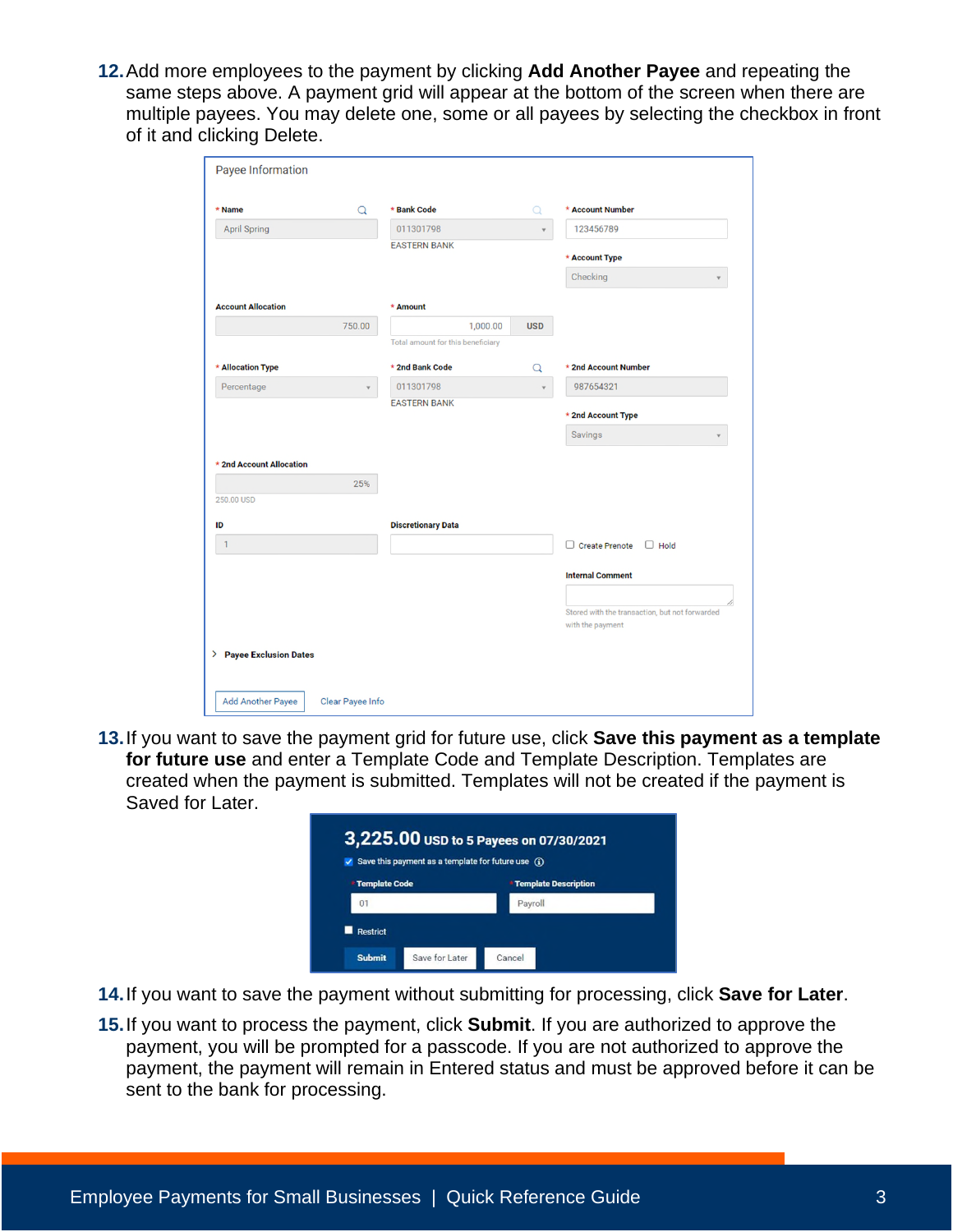#### **TO CREATE A CHILD SUPPORT PAYMENT:**

- **1.** From the Home page, select **Employees** on the left side menu.
- **2.** In the new payment window, select an **Originator ID**.
- **3.** The **Value Date** field will reflect the nearest available payment date. To change the date, use the calendar icon to select a new one.
- **4. Internal Comments** is an optional field.

| 合<br>Home<br>$\blacksquare$                       | New Child Support Payment                                                                  |                 | <b>Payment Total</b><br>500.00 USD |
|---------------------------------------------------|--------------------------------------------------------------------------------------------|-----------------|------------------------------------|
| <b>Payment Center</b><br>m<br>Accounts            | <b>Originator Information</b><br>* Originator ID                                           | * Value Date    | ٠                                  |
| а<br><b>Payee Center</b><br>鸟<br><b>Employees</b> | <b>Basicall ACH-1044567890</b><br>$\;$<br>No Balance Available<br><b>Internal Comments</b> | 曲<br>07/26/2021 |                                    |
|                                                   | Stored with the transaction, but not forwarded<br>with the payment                         |                 |                                    |

- **5.** Select the appropriate **Agency** from the drop down list and complete the remaining Payee Information fields. These fields will vary depending on the state agency selected.
- **6.** For the **Medical Support Indicator** field, select Y, N, or W (not applicable) to indicate whether the payer has medical coverage through an employer.
- **7.** Check the **Create Prenote** box if you want to create and send a prenote.
- **8.** Check the **Hold** box if you want to place a hold on the transaction.
- **9.** To exclude the payee from the batch before or after certain dates, expand the **Payee Exclusion Dates** section.
- **10.** Add more employees to the payment by clicking **Add Another Payee** and repeating the same steps above.

| $\mathbf{v}$<br>* Absent Parent Last Name<br>Last<br>* FIPS Code<br>0250000 - Massachusetts<br>* Medical Support Indicator<br>Y<br>٧ | $\pmb{\times}$<br>$\mathbf{v}$ | * Absent Parent SSN<br>123456789 |  |
|--------------------------------------------------------------------------------------------------------------------------------------|--------------------------------|----------------------------------|--|
|                                                                                                                                      |                                |                                  |  |
|                                                                                                                                      |                                |                                  |  |
|                                                                                                                                      |                                |                                  |  |
|                                                                                                                                      |                                |                                  |  |
|                                                                                                                                      |                                |                                  |  |
|                                                                                                                                      |                                |                                  |  |
|                                                                                                                                      | $\pmb{\times}$<br>$\mathbf{v}$ |                                  |  |
| * Payment Amount                                                                                                                     |                                |                                  |  |
| Ħ<br>500.00                                                                                                                          | <b>USD</b>                     |                                  |  |
|                                                                                                                                      |                                |                                  |  |
|                                                                                                                                      |                                |                                  |  |
|                                                                                                                                      |                                |                                  |  |
|                                                                                                                                      |                                |                                  |  |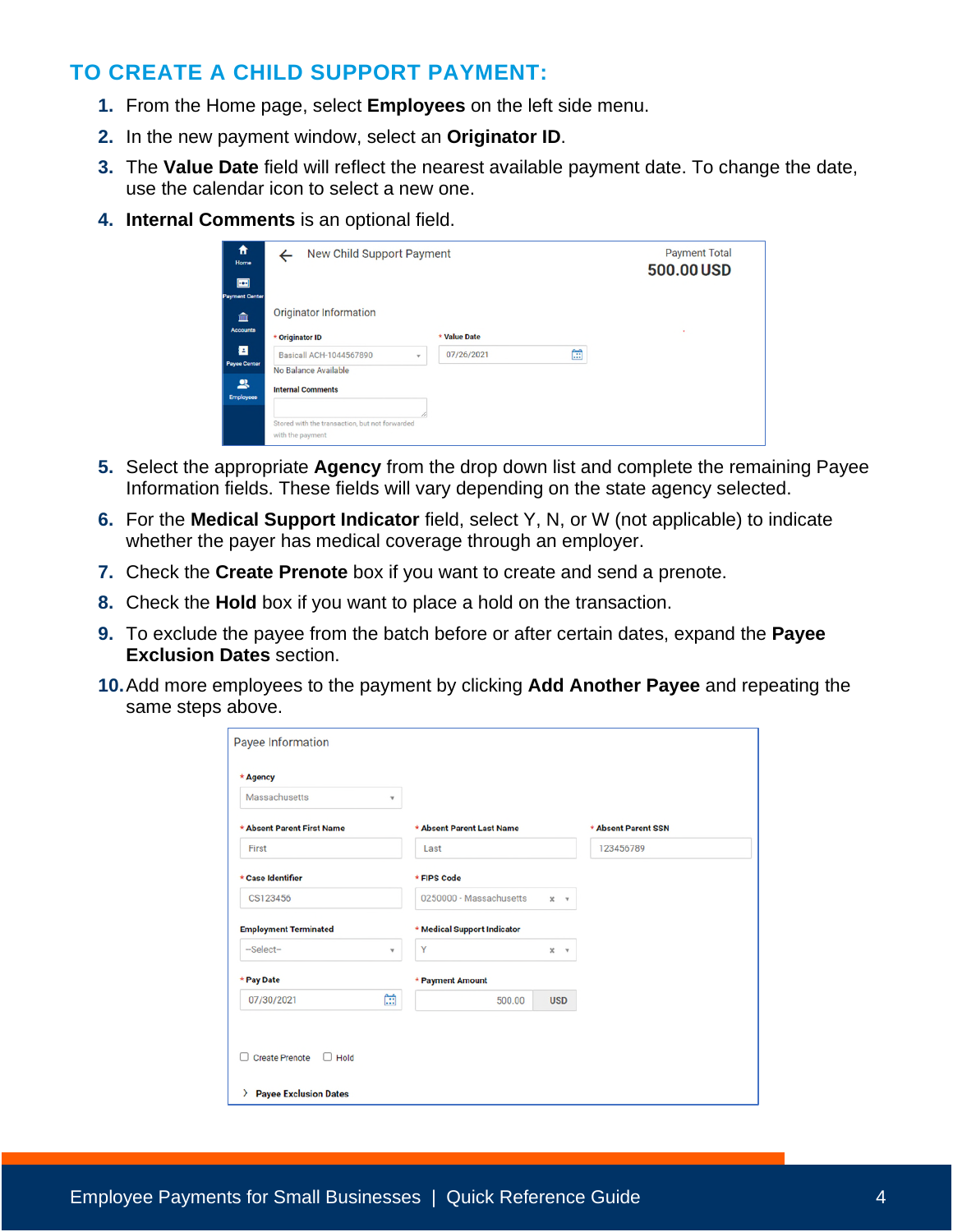**11.** If you want to save the payment grid for future use, click **Save this payment as a template for future use** and enter a Template Code and Template Description. Templates are created when the payment is submitted. Templates will not be created if the payment is Saved for Later.

| 500.00 USD to 1 Payee on 07/26/2021<br>Save this payment as a template for future use $\Omega$ |                             |
|------------------------------------------------------------------------------------------------|-----------------------------|
| Template Code                                                                                  | <b>Template Description</b> |
| 0001                                                                                           | Child Support               |
| Restrict<br><b>Submit</b><br>Save for Later                                                    | Cancel                      |

- **12.** If you want to save the payment without submitting for processing, click **Save for Later**.
- **13.** If you want to process the payment, click **Submit**. If you are authorized to approve the payment, you will be prompted for a passcode. If you are not authorized to approve the payment, the payment will remain in Entered status and must be approved before it can be sent to the bank for processing.

#### **TO SUBMIT A PAYMENT FROM A TEMPLATE:**

- **1.** From the Home page, select **Employees** on the left side menu.
- **2.** Click **Payment Templates** to view a list of Payroll, Expense Reimbursement and/or Child Support templates created using the instructions above.
- **3.** Click the **Actions** menu dropdown for the template and select **Copy as Payment**.

| <b>Employees</b>        |                            |                          |        |                             |              |            |                |                                         |
|-------------------------|----------------------------|--------------------------|--------|-----------------------------|--------------|------------|----------------|-----------------------------------------|
| <b>Payments</b>         |                            | <b>Payment Templates</b> |        |                             |              |            |                |                                         |
| <b>BExport ← Print</b>  |                            |                          |        |                             |              |            |                | ← 07/23/202                             |
| <b>Filter</b>           | Select fields              | $\checkmark$             |        |                             |              |            |                | <b>Active Templates</b><br>$\mathbf{v}$ |
| $\Box$ All              | <b>Actions</b>             | <b>Template Code</b>     |        | <b>Template Description</b> | Payee        | Amount     | <b>Status</b>  | <b>Payment Type</b>                     |
| $\Box$                  | View $\star$               | 003                      |        | <b>Monthly Payroll</b>      | <b>MULTI</b> | \$3,500.00 | Approved       | Payroll                                 |
| Viewing 1-1 of 1 record | Delete                     | Copy as Template         |        |                             |              |            | <b>Display</b> | 10 $\arrow$ per page $\langle$ Page     |
| Approve                 | Una<br>Modify<br>Unapprove | Copy as Payment          | Delete |                             |              |            |                |                                         |

- **4.** From the new payment window, you may update the following:
	- The **Value Date** field will reflect the nearest available payment date. To change the date, use the calendar icon to select a new one.
	- Select **Edit Amounts** if you want to update the payment amount.
	- Select **Edit Hold** if you wish to place or remove a payment hold.